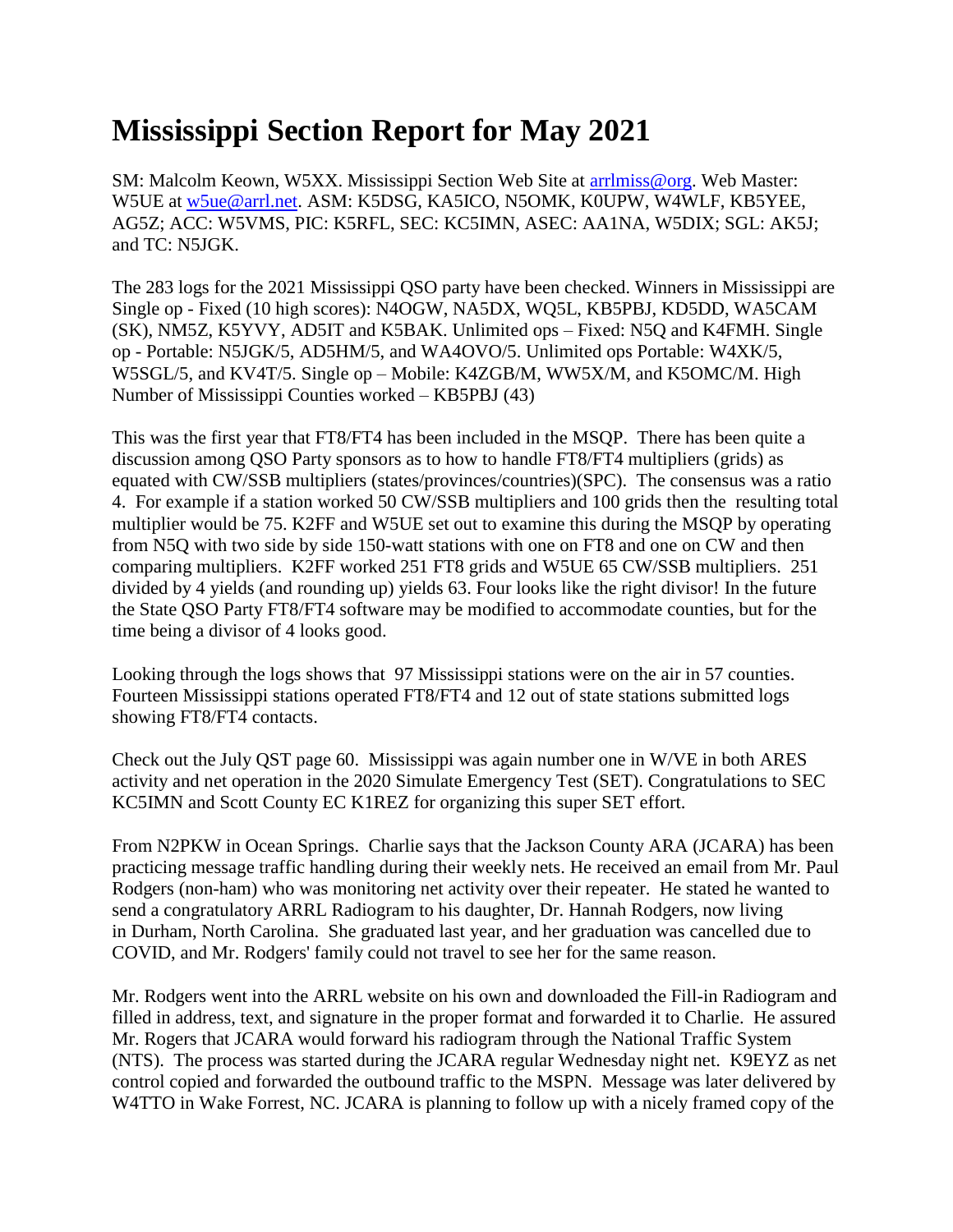message, one each for Mr. Rodgers and his daughter and will be working with Mr. Rodgers on pursuing his amateur license.

SGL AK5J reports that Governor Reeves has signed a proclamation for June  $21 - 27$  as Amateur Radio Week in Mississippi. A copy has been posted on the Section Website or a copy is available from Jim at ak5j@arrl.net. This proclamation would be great to post at a conspicuous place at your club Field Day Site.

In the monthly ACC Report from W5VMS, Scott notes that for Field Day, clubs operating as Class A stations can earn a 100-point bonus by appointing a Safety Officer who will be present at the site from the beginning of set-up until the end of tear-down. Some items to check for include fire extinguishers, first aid kits, tent stakes, properly secured and marked antenna structures, and properly stored fuel for generators. The ARRL Safety Officer information and checklist is available at [http://www.arrl.org/files/file/Field-Day/2021/1\\_91-FD](http://www.arrl.org/files/file/Field-Day/2021/1_91-FD) Safety Officer.pdf or <http://www.arrl.org/field-day#rules>

In EC Reports from around the state Carroll County EC KF5IAY reports that ARES will be restarting club meetings with the first one on July 10 at North Greenwood Baptist Church at 1300 hours . All Hams invited. And N5AAS reports from Hattiesburg that ARES supported a rural bike ride which was great fun and training.

2020 was a frustrating year for Mississippi Hams with most events being cancelled or scaled down. As Covid 19 continues into 2021 circumstances promise to be about the same or slightly better for the first part of this year. Attached for your information below is the current status (updated from last month) of known Ham events in and around Mississippi:

- Black Warrior Hamfest, June 19, 2021, Northport, AL, POC:KF4DGS
- ARRL Field Day June 26-27, 2021. See Covid rules on www.arrl.org
- 7290 Message Traffic Handling Class, July 3 and 7. Sessions at 9:30 and 12:00
- ARRL Mississippi Section SET, August 7, Prepare !! POC:KC5IMN
- Shreveport Hamfest. Cancelled for 2021. See you in 2022!
- Huntsville, August 20-21, 2021. All systems go. www.hamfest.org
- Jackson County Hamfest, November 12-13. POC [kj4njt@arrl.net](mailto:kj4njt@arrl.net)
- Greater New Orleans, November 13. POC: [Joen5ozq@hotmail.com](mailto:Joen5ozq@hotmail.com)

Anybody have additional information? Thanks to all who helped pull this information together. This list will be updated in future Section Reports.

Congratulations to the following who upgraded in April: KI5KYV, Ralph – Gulfport; KI5JFW, Harry – Greenwood; KC5JXT, James – Verona; WB5OFZ, Clayton – Jackson; KI5OUH, Joseph – Como; and KI5OUI, Daniel – Hernando.

Also, congratulations to KD5SBP who completed ARRL Course E-016 on Public Service and Emergency Communications Management for Radio Amateurs and to K5FIT who completed ARRL Course PR-101 on Public Relations 101 for Radio Amateurs.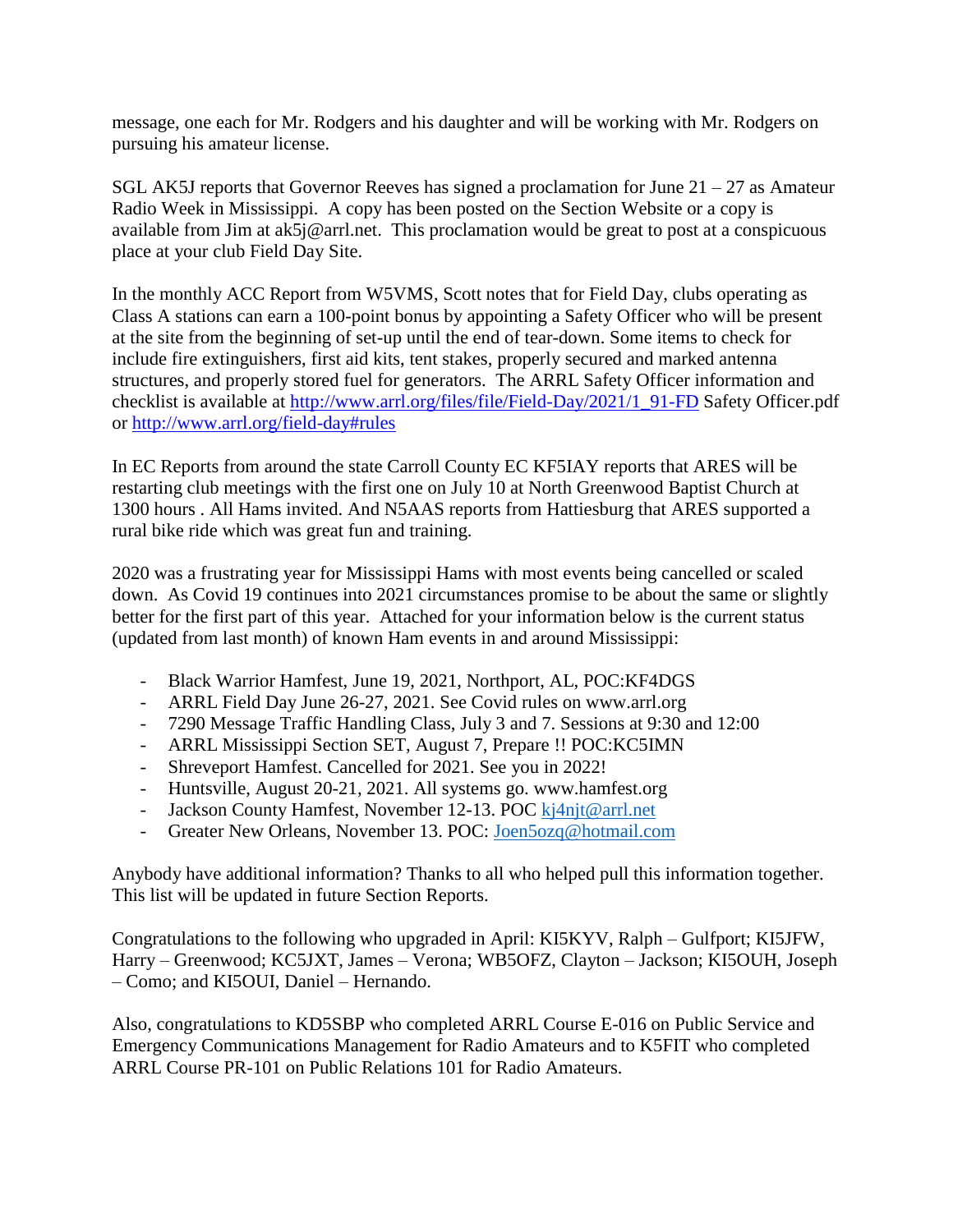Welcome to the following new Hams in Mississippi in April: KI5PYA, Jeffrey – Hernando; KI5PVX, Douglas – Braxton; KI5PXY, Jerad – Olive Branch; KI5PZL, Benjamin – Ovett; and KI5QBH, Jeffery – D'Iberville.

Also welcome the following new ARRL Members in April: W4BJB, Victor – Carriere; N5EII, Scott – Richton; KG5EVY, Henry – Kosciusko; KF5GGX, Joseph – Hattiesburg; K5JBG, James – Southaven; KI5KYC, Ralph – Gulfport; W5KFD, Kurt – Pontotoc; KI5LIK, Gary – Columbus; KF5LQB, James – Carriere; N0KOF, Joe – Clinton; KE5NBD, Tommie – Hernando; KI5OBB, Samuel – Mooreville; KI5OBT, Deborah – Coldwater; N0ODG, Boyce – Coldwater; N0ODH, Mary – Coldwater; KI5PFL, Dwight – Lawrence; KI5OPL, James – Hernando; KI5PAC, Lisa – Tupelo; KI5PLZ, Will – Coldwater; KG5RRF, David – Carrollton; KF5RSR, Jonathan – Hernando; and KF5RSS, Nathan – Hernando.

ARRL Membership is now 1,005 up 5 from last month. Let's keep it above 1,000! Thanks to all who support ARRL Membership in Mississippi.

And last, but not least, welcome to KF5RQS as AEC for Jasper County.

SEC/DEC Reports for April 2021: KC5IMN (SEC), N5ZNT (SW MS), and KB0ZTX (NW MS).

EC Reports for April: N5AAS (Forrest), N5CRS (Jasper), K9EYZ (AEC)(Jackson), AE5FK (Walthall), KF5IAY (Carroll), KA5ICO (Chickasaw), KF5IMA (Lafayette), AD5IT (Grenada), N5KDA (Adams), AE5LG (Oktibbeha), KD5NDU (AEC)(Yalobusha), KB5SQZ (Hinds), KB5SZJ (Lauderdale), KF5VVU (Scott), KF5WVJ (DeSoto), N5ZNT (Lincoln and Wilkerson), KB5ZEA (Attala), and KB0ZTX (Marshall).

Club Newsletter/Reports (Editor): the Meridian ARC Spark Gap (W5MAV)

Regret to report the passing of:

WA5TEF of Tupelo. Jim was retired military serving as a tank commander and sharpshooter. He was very active on the air and in the local Ham community and served as EC for Lee County.

KF5ETN of Meridian. Frank was long time Vice President of the Meridian ARC and solid in his faith. When someone needed prayer, Frank was there. EC KB5SZJ notes that Frank will be hard to replace in promoting Ham Radio in Lauderdale and Clark Counties.

HF Net Reports – sessions/QNI/QTC (Net Manager)

Hattiesburg ARC 10M Net 5/48/0 (KD5XG)

K5TAL 80M Net 4/73/0 (WV5Q)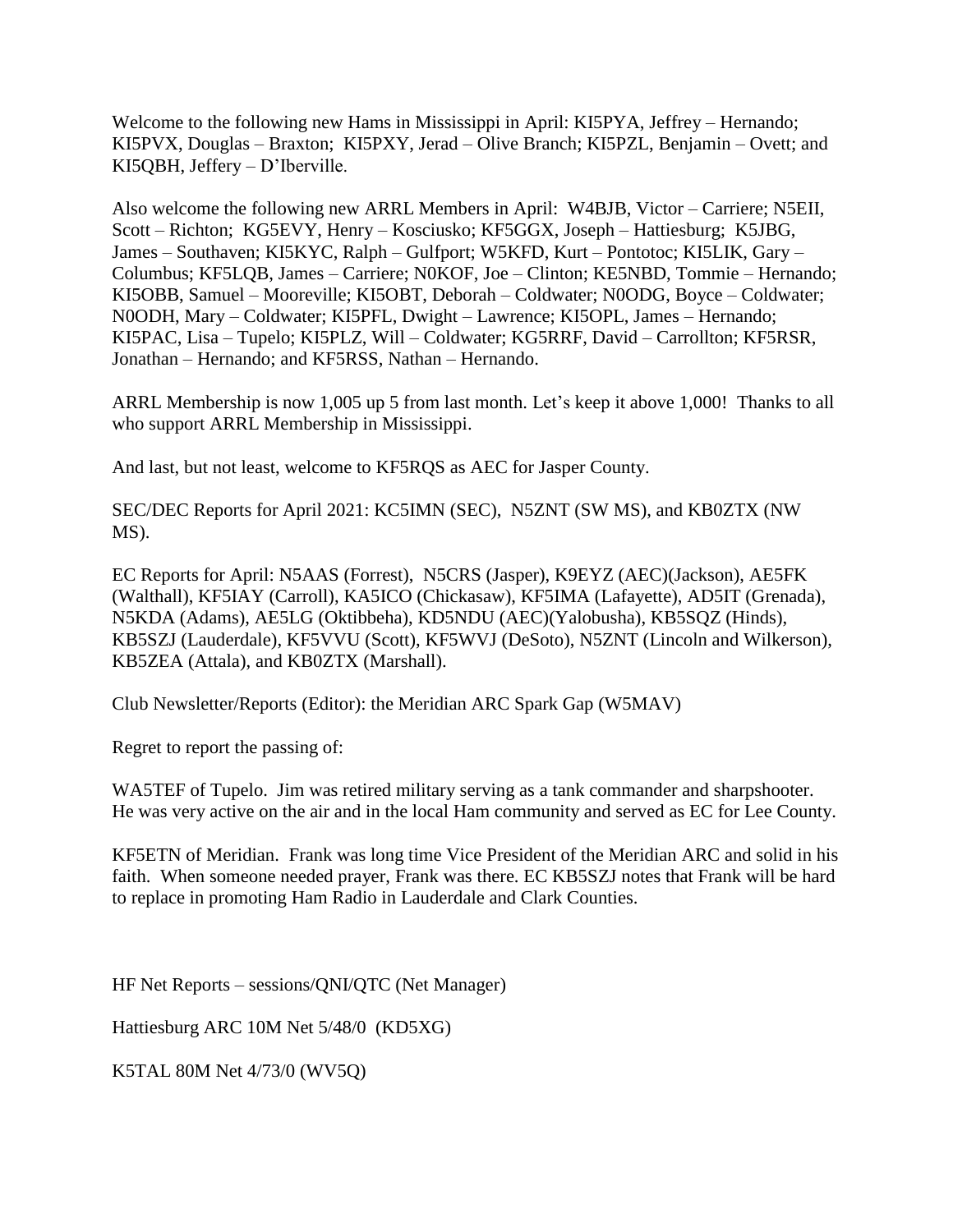Magnolia Section Net 31/1171/6 (KA5ICO)

MS Baptist Hams Net 4/12/0 (WF5F)

MSPN 31/2209/11 (W5JGW)

VHF Net Reports - sessions/QNI/QTC (Net Manager)

Adams County ARES Net 4/52/0 (N5KDA)

Attala County ARES 1/5/0 (KB5ZEA)

Capital Area Emergency Net 4/45/0 (K5XU)

Central Mississippi ARES Training Net 5/56/12 (KG5SQZ)

DeSoto County Training and Information Net 5/83/0 (KF5WVJ)

Delta Area Net ?/158/0 (KF5IAY)

Forrest County ARES Net 2/26/0 (N5AAS)

Grenada County ARES ?/204/0 (AD5IT)

Hattiesburg ARC 2 M Net 5/75/2 (KD5XG)

Hattiesburg ARC 2 M Simplex Net 1/12/0 (KD5XG)

Jackson County ARES 4/33/1 (K9EYZ)

JARC Emergency Net 4/44/0 (K5XU)

Jasper County ARES 4/16/0 (N5CRS)

Marshall County ARES – meets with DeSoto County Net (KB0ZTX)

Meridian Area EM Net 3/13/0 (KB5SZJ)

Mississippi Coast ARA 4/119/0 (AB5FU)

MSU ARC Net 5/127/0 (N5OMK)

Northeast Mississippi Skywarn Net 4/90/0 (W5BAQ)